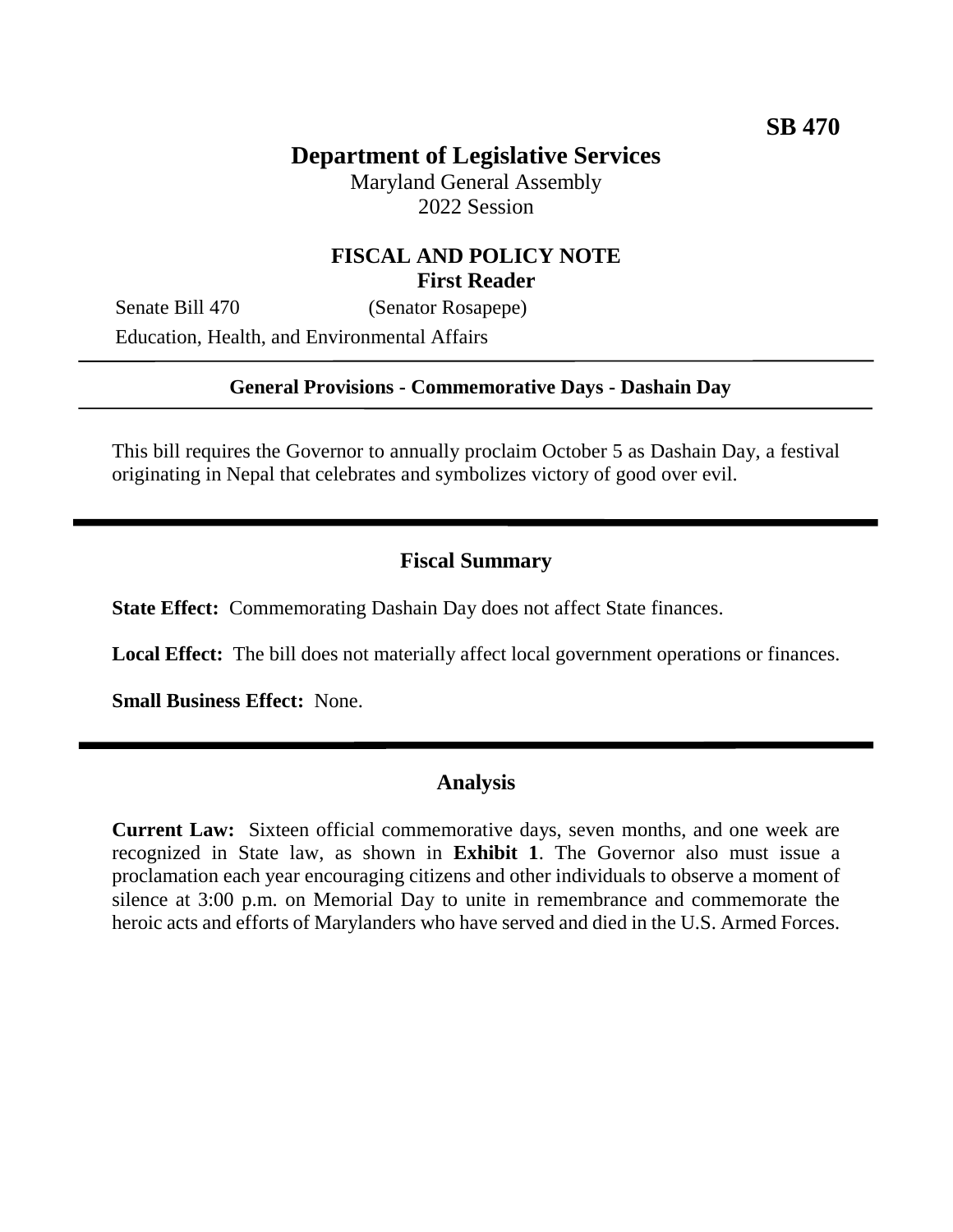| Asian Lunar New Year Day <sup>1</sup>                         | January/February  |
|---------------------------------------------------------------|-------------------|
| <b>Black History Month</b>                                    | February          |
| Irish-American Heritage Month                                 | March             |
| Women's History Month                                         | March             |
| Welcome Home Vietnam Veterans Day                             | March 30          |
| Crime Victim and Advocate Commemorative Day                   | April 3           |
| John Hanson's Birthday <sup>2</sup>                           | April 13          |
| <b>National Healthcare Decisions Day</b>                      | April 16          |
| Maryland Centenarians Day <sup>3</sup>                        | May               |
| Negro Baseball League Day <sup>4</sup>                        | May               |
| Law Day U.S.A.                                                | May 1             |
| Fire, Rescue, and Emergency Services Workers Day <sup>5</sup> | June              |
| Chesapeake Bay Awareness Week <sup>6</sup>                    | June              |
| Juneteenth National Freedom Day                               | June 19           |
| <b>Maryland Charter Day</b>                                   | June 20           |
| Thurgood Marshall Day                                         | July 2            |
| Caribbean Heritage Month                                      | August            |
| Hispanic Heritage Month <sup>7</sup>                          | September/October |
| German-American Heritage Month                                | October           |
| South Asian American Heritage Day                             | October 2         |
| Poetry Day                                                    | October 15        |
| American Indian Heritage Month                                | November          |
| <b>Maryland Emancipation Day</b>                              | November 1        |
| <b>Annapolis Charter Day</b>                                  | December 17       |

## **Exhibit 1 Official Commemorative Days and Months in Maryland**

<sup>1</sup>Day designated as new year on the Asian lunar calendar.

<sup>2</sup>John Hanson served as the first president of the Continental Congress under the Articles of Confederation from 1781 to 1782.

<sup>3</sup> Commemorated on the second Thursday in May.

<sup>4</sup>Commemorated on the second Saturday in May.

<sup>5</sup> Commemorated on the first Sunday in June.

<sup>6</sup> Commemorated during the second week in June.

<sup>7</sup>Commemorated from September 15 to October 15.

Source: Department of Legislative Services